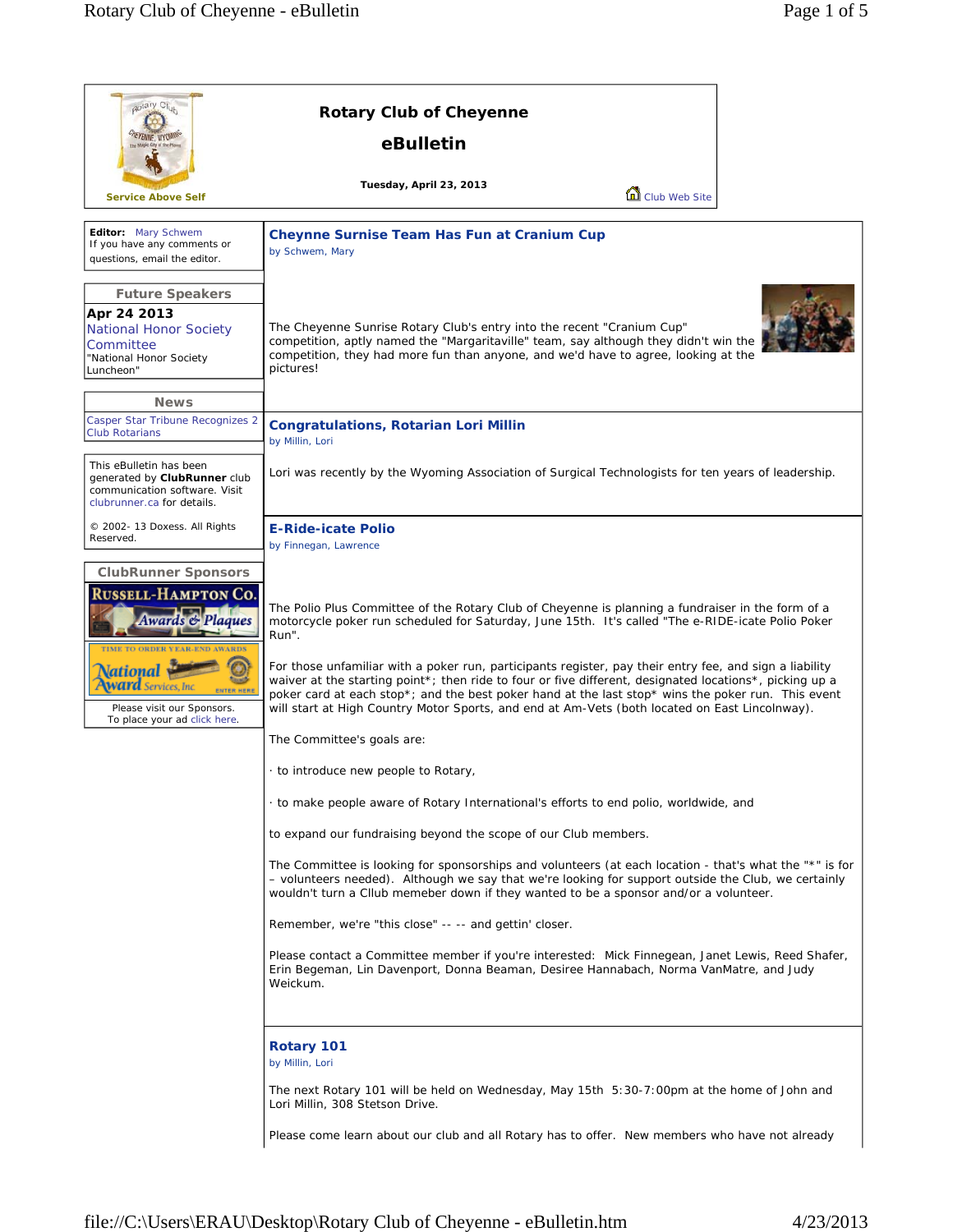attended a Rotary 101 are encouraged to attend and all club members are welcome to attend. Drinks and appetizers provided. Rsvp to Lori at lorimillin@bresnan.net A head count is needed so please rsvp. **I Want Electronic Notices** *by Withers, Kim*  Hello Rotarians, Over 40 Rotarians have already signed up for Electronic Dues Notice for this quarter's bill. If you would like to receive the dues notice electronically and you didn't sign up for electronic statement notices, and would like to receive them from the next quarter on, you can call Kim and leave a message at 633-6414 or email her, president@meridiantrustfcu..org, with a subject line "I want electronic notices." Note: Electronic notices will be sent to email address on file with Club Runner. Kim Withers Rotary Club of Cheyenne **Sign up now for June 19, 2014 â€œHome Hospitalityâ€** *by Metzke, Dana B.* Be a big part of hosting out-of-town Rotarians during the 2014 Rotary Conference to be held in Cheyenne. Home Hospitality is a fun way to meet Rotarians from around the district by personally hosting them to dinner in your home. Under the Home Hospitality program, Rotarians from the Cheyenne noon and Sunrise Clubs volunteer to host four to six visiting Rotarians to dinner the first evening of the Conference. In your beautiful home, you are free to create the menu and atmosphere; be it a patio barbecue, indoors under the chandelier or a catered affair. Should you believe your personal culinary skills to be unsavory, fret not; you may host fellow Rotarians to one of Cheyenne's local eateries. By evening's end you will have learned insights into other Clubs' doings, received a lot of compliments and to top it off, gained new friendships. Yet another plus: By signing up now for Home Hospitality, you have more than a year to plan. Contact Da na Metzke, 634-8045 or chipgato@aol.com.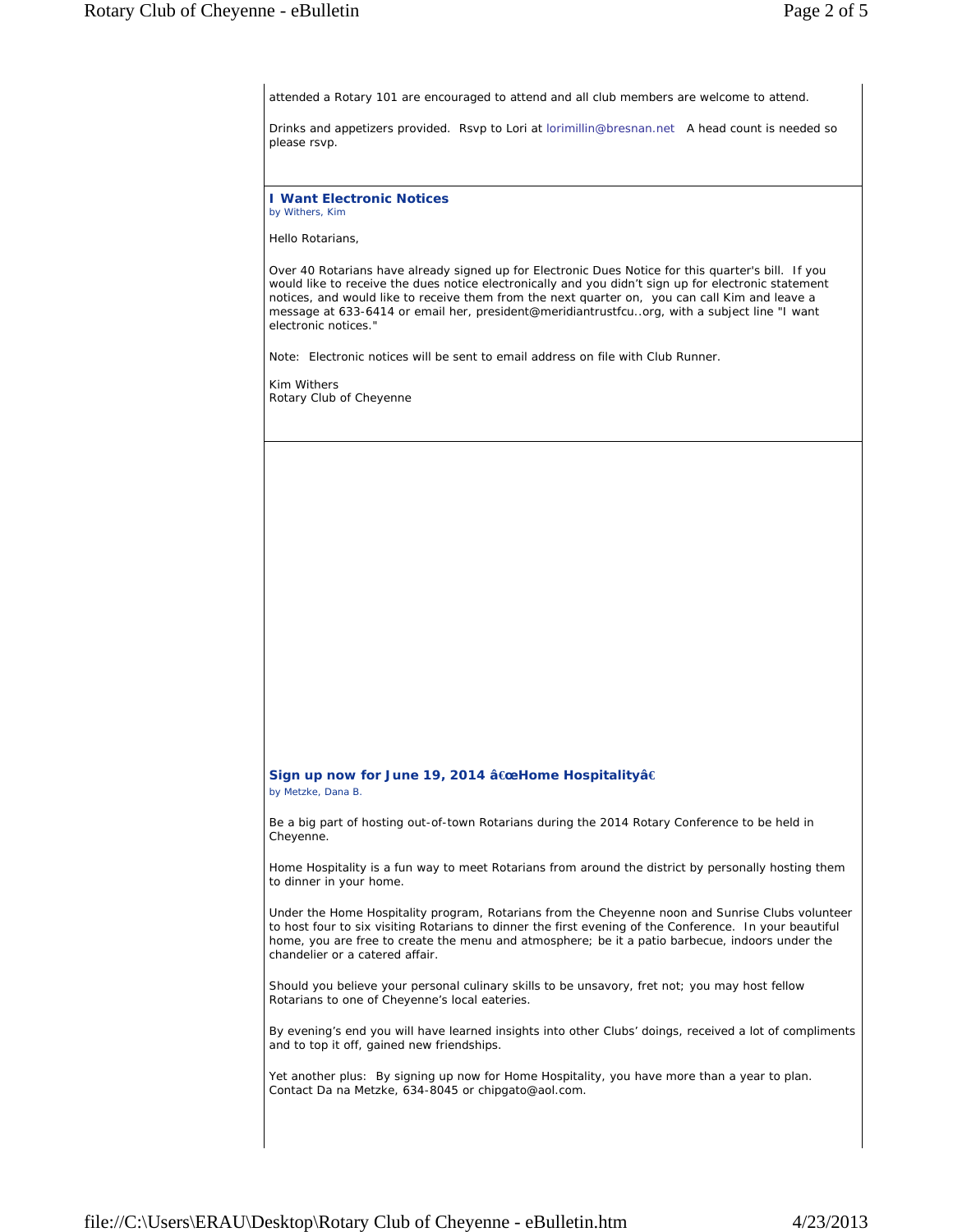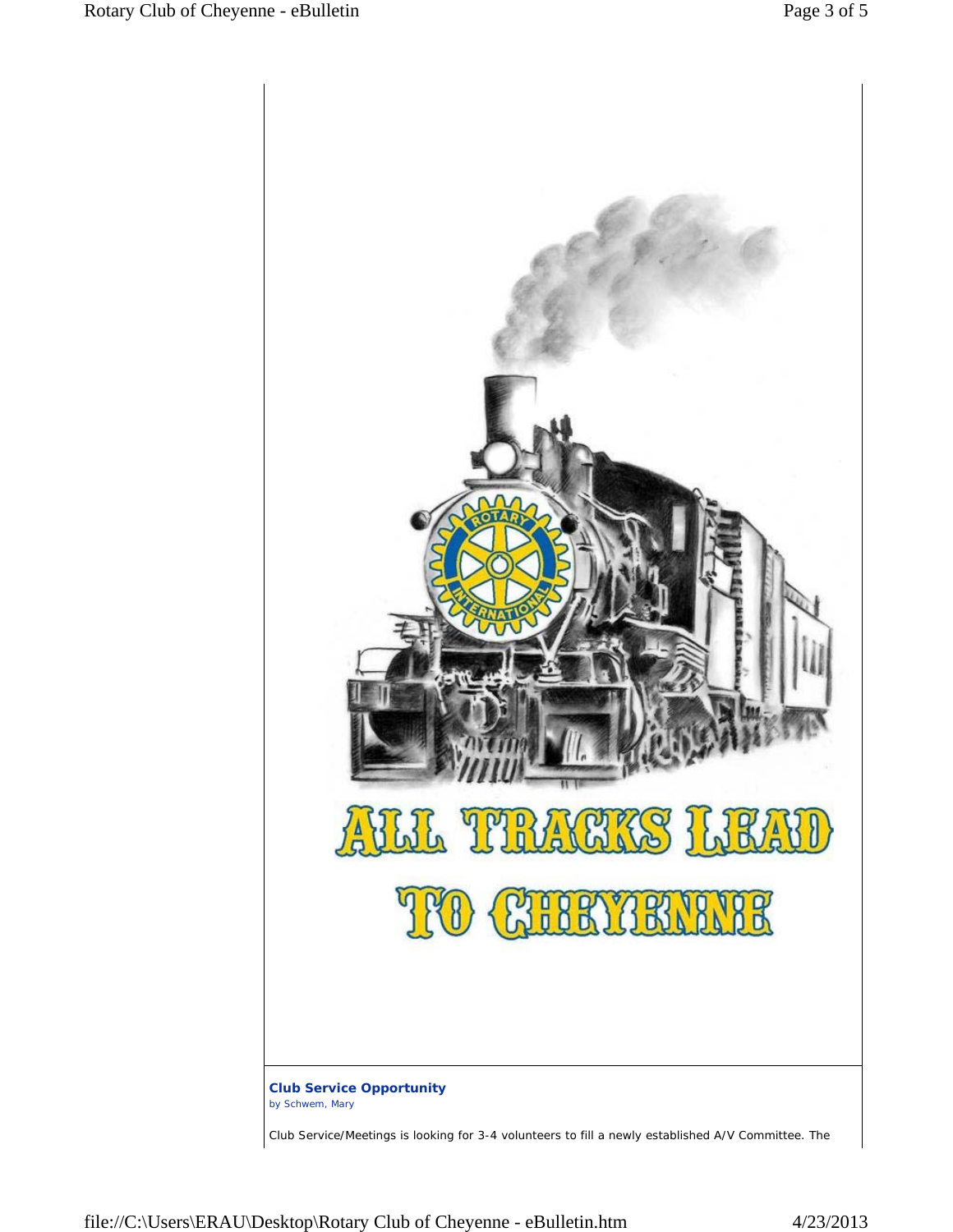| volunteers will be responsible for all A/V at weekly meetings – this includes setting up the computer<br>for weekly meetings, coordinating all audio visuals for the meeting (songs, power-points and program<br>presentations), adjusting microphone volume, etc. If interested, please contact Sabrina Lane,<br>slane@lcc.wy.us.          |                                                              |  |  |  |
|---------------------------------------------------------------------------------------------------------------------------------------------------------------------------------------------------------------------------------------------------------------------------------------------------------------------------------------------|--------------------------------------------------------------|--|--|--|
|                                                                                                                                                                                                                                                                                                                                             |                                                              |  |  |  |
| Have You Considered a Recurring Gift to the Rotary Foundation?<br>by Schwem, Mary                                                                                                                                                                                                                                                           |                                                              |  |  |  |
| One of the ways we can give to the Rotary Foundation is through recurring giving. Registration is<br>easy. You choose the amount and it can be automatically charged to your credit card monthly or<br>quarterly however you prefer. Follow the instructions through the link:<br>http://www.rotary.org/contribute. You'll be glad you did. |                                                              |  |  |  |
| Please Report Make-Up Meetings on the Back of the Attendance Card<br>by Moore, Teresa S.                                                                                                                                                                                                                                                    |                                                              |  |  |  |
| If you attend another Club's meeting, a committee meeting or participate in any club sponsored<br>activity, please be sure to note it on the back of the attendance card. You just need the activity, your<br>name and the date. By doing so, you will be given credit for attendance.                                                      |                                                              |  |  |  |
| 2012-13 Club Directors and Committee Chairs<br>by Schwem, Mary                                                                                                                                                                                                                                                                              |                                                              |  |  |  |
| Club Service/Meetings - Sabrina Lane                                                                                                                                                                                                                                                                                                        | <b>Club Service/Public Relations - Kim Withers</b>           |  |  |  |
|                                                                                                                                                                                                                                                                                                                                             |                                                              |  |  |  |
| <b>Programs - Brittany Ashby</b>                                                                                                                                                                                                                                                                                                            | <b>National Honor Society Insert - Darcee Snider</b>         |  |  |  |
| Inspiration - Janet Lewis                                                                                                                                                                                                                                                                                                                   | Media/Photographer - Katharine Kunz-Wilkinson                |  |  |  |
| Music- Sylvia Hackl                                                                                                                                                                                                                                                                                                                         | Website - Mary Schwem                                        |  |  |  |
| Valentine's Day Lunch - Donna Beaman                                                                                                                                                                                                                                                                                                        | COG - Mary Schwem                                            |  |  |  |
| Historian - Dave Foreman                                                                                                                                                                                                                                                                                                                    | <b>Club Directory -</b> Tim Ellis, Mick Finnegan, Ed Wallace |  |  |  |
| <b>Banners - Jeannie Martinez</b>                                                                                                                                                                                                                                                                                                           | We Care - Mary Carroll                                       |  |  |  |
| <b>By-Laws - Scott Meier</b>                                                                                                                                                                                                                                                                                                                | Facebook - Brittany Ashby                                    |  |  |  |
|                                                                                                                                                                                                                                                                                                                                             | Radio & Print PSA's - David Bush                             |  |  |  |
|                                                                                                                                                                                                                                                                                                                                             | Television PSA's - Lee Wagner                                |  |  |  |
| Club Service/Activities - Randy Ford                                                                                                                                                                                                                                                                                                        | New Generations/RYLA - Chris Church                          |  |  |  |
|                                                                                                                                                                                                                                                                                                                                             |                                                              |  |  |  |
| Cranium Cup - Lee Wagner                                                                                                                                                                                                                                                                                                                    | Highway Cleanup - Wayne Johnson                              |  |  |  |
| New Projects - Bob Womack                                                                                                                                                                                                                                                                                                                   | <b>RYLA - Lori Schoene</b>                                   |  |  |  |
| Polio Plus - Mick Finnegan                                                                                                                                                                                                                                                                                                                  | Young RYLA - Kelly Wright                                    |  |  |  |
| Rotarian Spotlight - Harry LaBonde                                                                                                                                                                                                                                                                                                          | LCCC Rotaract - Jerri Griego                                 |  |  |  |
| Peaches - Derek Baker                                                                                                                                                                                                                                                                                                                       | Community Rotaract - George McIlvaine /<br>Snider<br>Darcee  |  |  |  |
|                                                                                                                                                                                                                                                                                                                                             | <b>Interact - Lori Milllin - Central</b>                     |  |  |  |